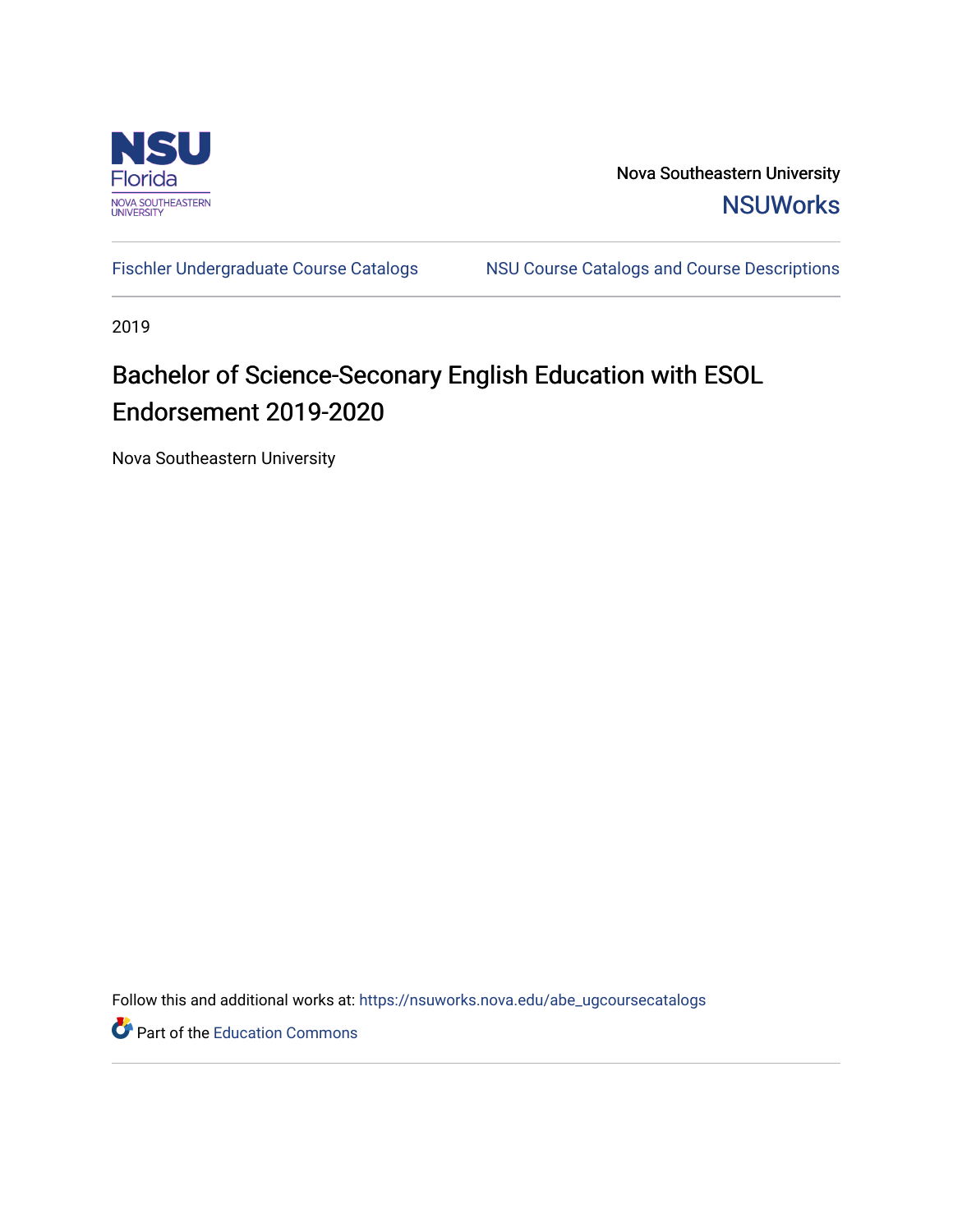## **ABRAHAM S. FISCHLER COLLEGE OF EDUCATION** NSU **DEGREE CURRICULUM SHEET | 2019-2020 CATALOG**  Florida

**BACHELOR OF SCIENCE - SECONDARY ENGLISH EDUCATION WITH ESOL ENDORSEMENT (FLORIDA DOE STATE APPROVED PROGRAM)**

| <b>FIRST YEAR SEMINAR</b>        |                |                  |
|----------------------------------|----------------|------------------|
| Course                           | <b>Credits</b> | <b>Frequency</b> |
| UNIV 1000: First Year Seminar    |                |                  |
| Total First Year Seminar Credits |                |                  |

NOVA SOUTHEASTERN

| <b>GENERAL EDUCATION REQUIREMENTS</b>                  |                |           | ESOL 2903F: Cross-Cultural Studies                       |  |
|--------------------------------------------------------|----------------|-----------|----------------------------------------------------------|--|
| Area/Course                                            | <b>Credits</b> | Frequency | EDUC 3525F: Practices of Instruction                     |  |
| <b>Written Composition</b>                             |                |           | EDUC 3535F: Educational Assessment                       |  |
| 6 credits at or above COMP 1500                        |                |           | LITR 2011: British Literature II                         |  |
| Open Written Composition                               | 3              |           | LITR 2020: American Literature I                         |  |
| Open Written Composition                               |                |           | EDUC 2010F: Foundations of Education                     |  |
| Mathematics                                            |                |           | ESOL 3340F: Survey of TESOL for Teachers                 |  |
| 6 credits at or above MATH 1040                        |                |           | EDUC 3350F: Survey of Exceptional Student Education      |  |
| Open Mathematics: Math 1040 or Higher                  |                |           | LITR 2021: American Literature II                        |  |
| MATH 1050: Concepts in Geometry & Logic                |                |           | ESOL 4565F: Second Language Learning                     |  |
| Arts and Humanities                                    |                |           | SECE 4320F: Secondary Classroom Management               |  |
| 6 credits in HIST, ARTS, PHIL, HUMN, LITR, THEA, FILM, |                |           | SECE 4370F: Methods of Teaching Secondary English        |  |
| MUSC, DANC, WRIT, foreign language                     |                |           | LITR 2030: World Literature I                            |  |
| HIST 1030 OR HIST 1040 (preferred)                     |                |           | LITR 4050: Literary Criticism and Theory                 |  |
| Open Arts and Humanities (satisfied in major)          |                |           | SECE 4560F: Methods of Teaching Secondary Reading        |  |
| 6 credits in PSYC, SOCL, ANTH, ECN, COMM, GEOG,        |                |           | EDUC 4010F: Foundations of Curriculum Development        |  |
| GEST, INST, POLS                                       |                |           | LITR 2031: World Literature II                           |  |
| PSYC 1020 (preferred)                                  |                |           | LITR 3040: Women in Literature                           |  |
|                                                        |                |           | SECE 3210F: Creative Writing Workshop                    |  |
| PSYC 2350 or PSYC 2360 or PSYC 2370 (preferred)        | 3              |           | WRIT 2400: Style and Grammar                             |  |
| Science                                                |                |           | Florida Teacher Cert. Exam. - Subject Area Examination   |  |
| 6 credits in BIOL, MBIO, CHEM, SCIE, ENVS, PHYS        |                |           | Florida Teacher Cert. Exam. - Professional Educator Test |  |
| Physical Science, PHYS 1020 Preferred                  |                |           | LIT 2010: British Literature I                           |  |
| Open Science                                           |                |           | EDUC 4510F: Race, Society, Diversity, and Ethics         |  |
| <b>Total General Education Credits</b>                 | 30             |           | SEEN 4570: Secondary English Education Internship        |  |

*NOTE: Some General Education courses may also fulfill major requirements.*

|                              |           | <b>MAJOR</b>                                             |                |                  |
|------------------------------|-----------|----------------------------------------------------------|----------------|------------------|
| .<br>S                       | Frequency | Course                                                   | <b>Credits</b> | Frequency        |
|                              |           | EDUC 2500: Education Pre-Enrollment Seminar              | 0              | <b>FW</b>        |
|                              |           | SPCH 1010: Public Speaking                               | 3              | <b>FW</b>        |
|                              |           | *RAZT 1050: Fundamentals of Peer Education               | 3              | F                |
|                              |           | ESOL 2903F: Cross-Cultural Studies                       | 3              | F                |
| .<br>S                       | Frequency | EDUC 3525F: Practices of Instruction                     | 3              | F                |
|                              |           | EDUC 3535F: Educational Assessment                       | 3              | <b>FW</b>        |
|                              |           | LITR 2011: British Literature II                         | 3              | W                |
| 3                            |           | LITR 2020: American Literature I                         | 3              | FW               |
| 3                            |           | EDUC 2010F: Foundations of Education                     | 3              | F                |
|                              |           | ESOL 3340F: Survey of TESOL for Teachers                 | 3              | W                |
|                              |           | EDUC 3350F: Survey of Exceptional Student Education      | 3              | $\mathbf{F}$     |
| 3                            |           | LITR 2021: American Literature II                        | 3              | W                |
|                              |           | ESOL 4565F: Second Language Learning                     | 3              | $\mathbf{F}$     |
|                              |           | SECE 4320F: Secondary Classroom Management               | 3              | $\mathbf{F}$     |
|                              |           | SECE 4370F: Methods of Teaching Secondary English        | 3              | $\mathbf{F}$     |
|                              |           | LITR 2030: World Literature I                            | 3              | FW               |
| 3                            |           | LITR 4050: Literary Criticism and Theory                 | 3              | W                |
| 3                            |           | SECE 4560F: Methods of Teaching Secondary Reading        | 3              | W                |
|                              |           | EDUC 4010F: Foundations of Curriculum Development        | 3              | W                |
|                              |           | LITR 2031: World Literature II                           | 3              | W                |
| 3                            |           | LITR 3040: Women in Literature                           | 3              | $\boldsymbol{F}$ |
|                              |           | SECE 3210F: Creative Writing Workshop                    | 3              | ${\bf F}$        |
| 3                            |           | WRIT 2400: Style and Grammar                             | 3              | $\overline{F}$   |
|                              |           | Florida Teacher Cert. Exam. - Subject Area Examination   |                |                  |
|                              |           | Florida Teacher Cert. Exam. - Professional Educator Test |                |                  |
| 3                            |           | LIT 2010: British Literature I                           | 3              | FW               |
| 3                            |           | EDUC 4510F: Race, Society, Diversity, and Ethics         | 3              | $\mathbf{F}$     |
| $\overline{\boldsymbol{50}}$ |           | SEEN 4570: Secondary English Education Internship        | 12             | W                |
|                              |           | <b>Total Major Credits</b>                               | 80             |                  |

**\*RAZT 1050 is only a required course for students in the Shark Teach Program**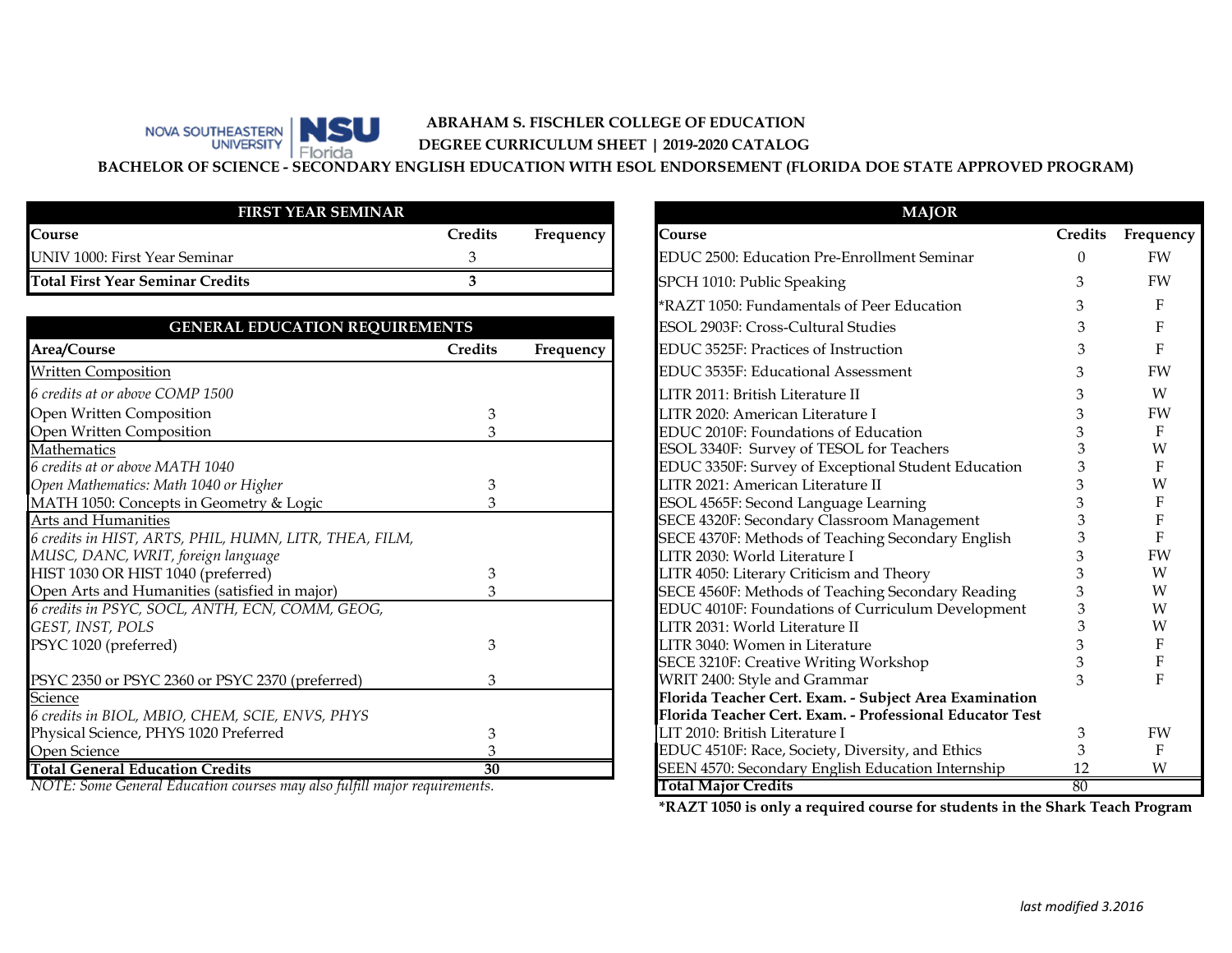|                                     | <b>OPEN ELECTIVES</b> |
|-------------------------------------|-----------------------|
| Complete 3 elective courses         |                       |
| <b>Total Open Electives Credits</b> |                       |

*Frequency KeyF-Every Fall; W-Every Winter; FO - Odd Year Fall; FE - Even Year Fall; WO - Odd Year Winter; WE - Even Year Winter* 

## **CREDITS 122**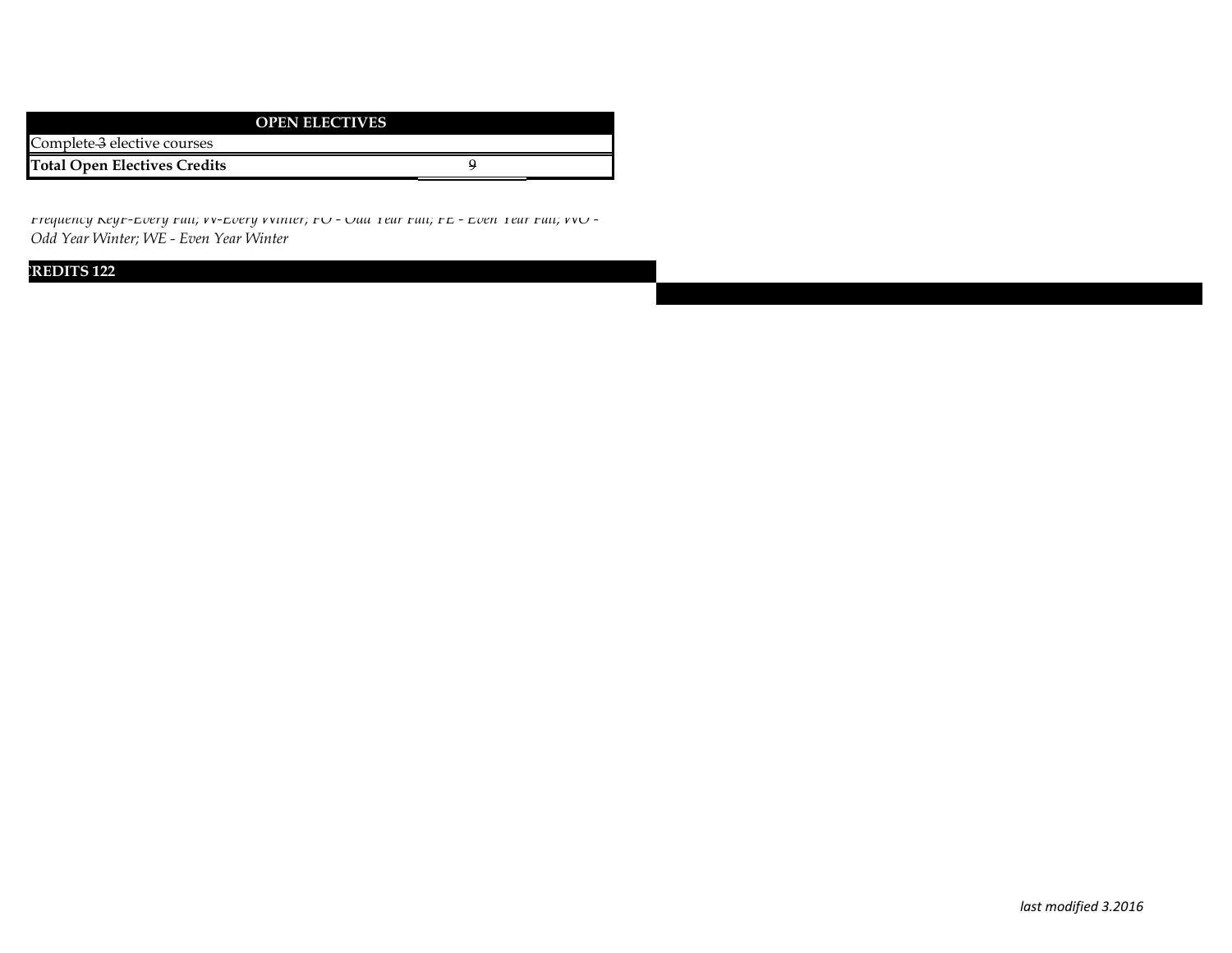

## **ABRAHAM S. FISCHLER COLLEGE OF EDUCATION DEGREE CURRICULUM SHEET | 2019-2020 CATALOG SAMPLE FOUR YEAR CURRICULUM | 2019-2020 CATALOG**

|                                                                  | Freshman Year      |                                                   |         |
|------------------------------------------------------------------|--------------------|---------------------------------------------------|---------|
| Fall                                                             |                    | Winter                                            |         |
| Course                                                           | Credits            | Course                                            | Credits |
| UNIV 1000: First Year Seminar                                    | 3                  | COMP 2000 or COMP 2020                            | 3       |
| EDUC 2500: Educaton Pre-Enrollment Seminar                       | $\boldsymbol{0}$   | MATH 1050: Concepts in Geometry & Logic           | 3       |
| COMP 1500: College Writing                                       | 3                  | LITR 2011: British Literature II                  | 3       |
| Open Mathematics: Math 1040 or Higher                            | 3                  | LITR 2020: American Literature I                  | 3       |
| EDUC 2010F: Foundations of Education                             | 3                  | SPCH 1010: Public Speaking                        | 3       |
| ESOL 2903F: Cross Cultural Studies                               | 3                  | ESOL 3340F: Survey of TESOL for Teachers          | 3       |
| EDUC 3525F: Practices of Instruction                             | 3                  | EDUC 3535F: Educational Assessment                | 3       |
| EDUC 3350F: Survey of Exceptional Student Education              | 3                  |                                                   |         |
| <b>Total Credits</b>                                             | 21                 | <b>Total Credits</b>                              | 21      |
|                                                                  | Sophomore Year     |                                                   |         |
| <b>Fall</b>                                                      |                    | Winter                                            |         |
| Course                                                           | <b>Credits</b>     | Course                                            | Credits |
| Physical Science, PHYS 1020 preferred                            | 3                  | Science                                           | 3       |
| PSYC 1020: Introduction to Psychology (preferred)                | 3                  | PSYC 2350 or PSYC 2360 or PSYC 2370 (preferred)   | 3       |
| HIST 1030 OR HIST 1040 (preferred)                               | 3                  | LITR 2021: American Literaure II                  | 3       |
| Open Elective                                                    | 3                  | LITR 2031: World Literature II                    | 3       |
| ESOL 4565F: Second Language Learning                             | 3                  | LITR 4050: Literary Criticism and Theory          | 3       |
| SECE 4320F: Secondary Classroom Management in Multicultural Se 3 |                    | SECE 4560F: Methods of Teaching Secondary Reading | 3       |
| SECE 4370F: Secondary English Education                          | 3                  | EDUC 4010F: Foundations of Curriculum Development | 3       |
| <b>Total Credits</b>                                             | 21                 | <b>Total Credits</b>                              | 21      |
|                                                                  | Junior Year        |                                                   |         |
| Fall                                                             |                    | Winter                                            |         |
| Course                                                           | Credits            | Course                                            | Credits |
| LITR 2030: World Literature I                                    | 3                  | SEEN 4570: English Education Internship           | 12      |
| LITR 3040: Women in Literature                                   | 3                  |                                                   |         |
| SECE 3210F: Creative Writing Workshop                            | 3                  |                                                   |         |
| WRIT 2400: Style and Grammer                                     | 3                  |                                                   |         |
| Open Elective                                                    | 3                  |                                                   |         |
| LITR 2010: British Literature I                                  | 3                  |                                                   |         |
| EDUC 4510F: Race, Society, Diversity, and Ethics                 | 3                  |                                                   |         |
| Florida Teacher Cert. Exam. - Subject Area Examination           |                    |                                                   |         |
| Florida Teacher Cert. Exam. - Professional Educator Test         |                    |                                                   |         |
| <b>Total Credits</b>                                             | 21                 | <b>Total Credits</b>                              | 12      |
|                                                                  | <b>Senior Year</b> |                                                   |         |
| Fall                                                             |                    | Winter                                            |         |
| Course                                                           | Credits            | Course                                            | Credits |
| Begin MS program                                                 |                    |                                                   |         |
|                                                                  |                    |                                                   |         |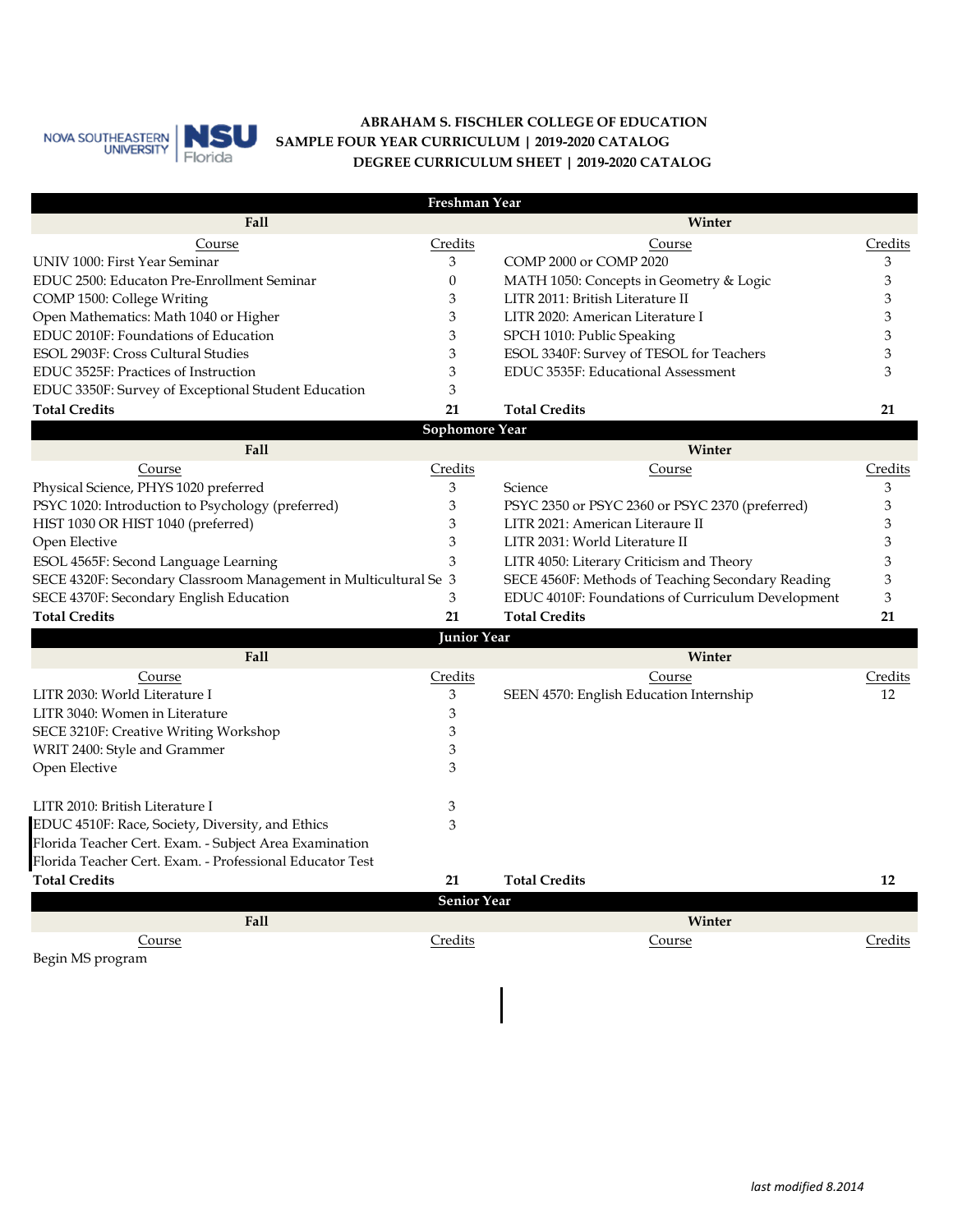**TOTAL CREDITS: 120**